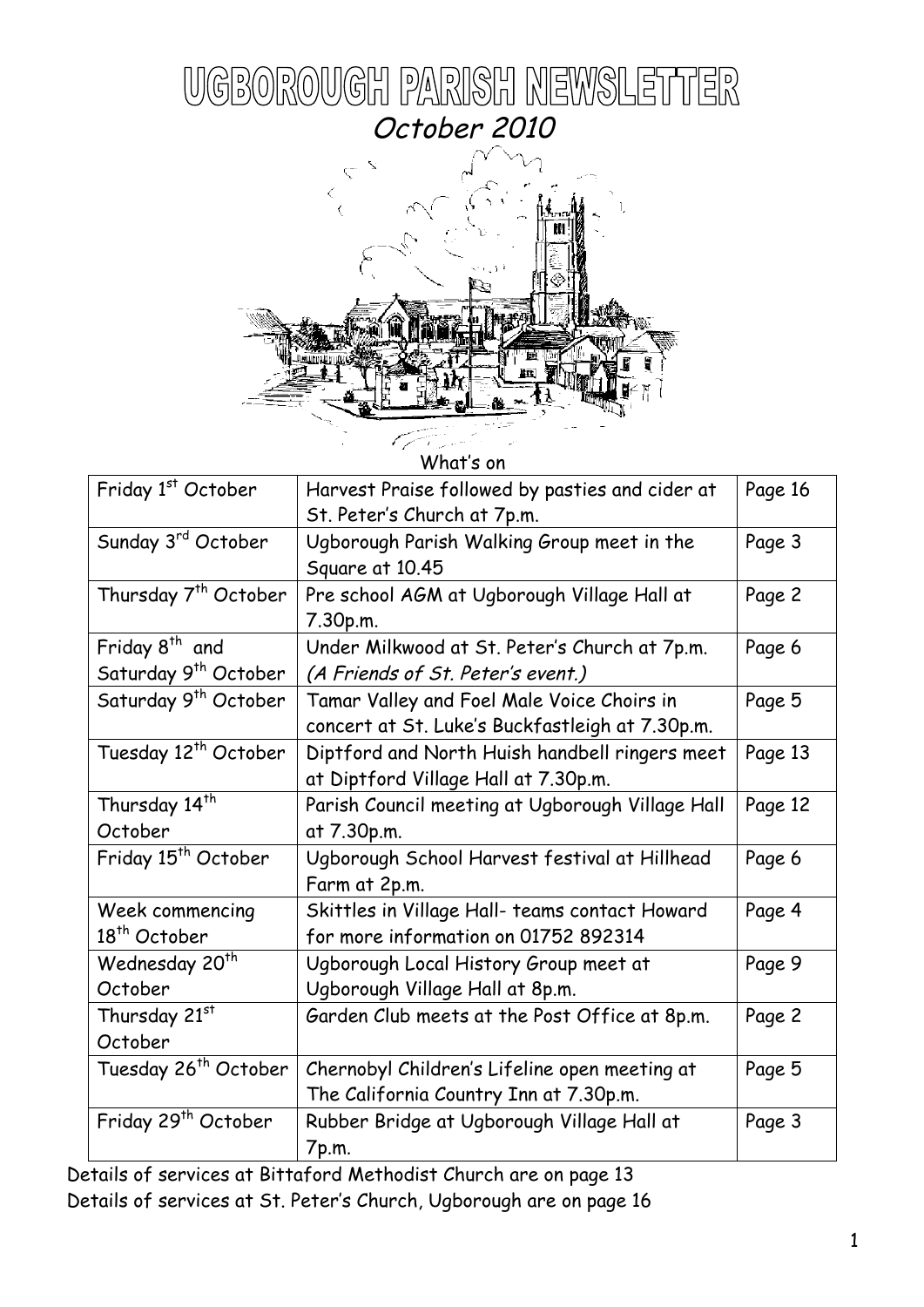# Erme Valley Riding for the Disabled. Peggy Douglas The Moonlight Steeplechase raised approximately £4000 very many thanks to all who were involved in this fantastic evening. We welcome new riders Tobias and Matthew.



A BIG thank you to all our helpers, sponsors and workers who give us so much of their time to help with the running of the club. Without your generosity there would be no group. New volunteers would be very welcome. There will be no sessions during half term- $25^{th}$ -28<sup>th</sup> October.

# Ugborough and Bittaford Pre- School. Naomi Williams

Children and staff settled back into pre-school very quickly after the summer break, and we are very pleased to welcome five new children to our sessions. As we start to slip in to autumn we have been looking at the leaves starting to change colour, some beginning to fall and watching as the wind blows them to the ground. Our weekly cooking sessions have seen the children making their own fairy cakes, pancakes and we will be making fruit crumbles using the abundance of local fruit that is readily available at this time of year like apples and blackberries. Mervyn the Musicman has resumed his regular visits to pre-school on a Thursday, with much excitement and enjoyment from the children. Local PC Jacqui Hopper is going to call in to our setting a couple of times before half term to talk to the children about staying safe and also explaining about road safety awareness. Finally the preschool AGM will be on Thursday  $7<sup>th</sup>$  October in the Village Hall at 7.30pm everyone welcome.

Ugborough and Bittaford Pre-School welcome children from 2 years old to school age, and offer two FREE taster sessions so that you and your child get the opportunity to come and see the setting and meet the staff prior to starting. Our opening hours are Monday, Tuesday, Thursday and Friday 9.00am to 12.45pm and Wednesday 9.00am to 2.00pm, term time only. For further information please contact either Tania or Naomi on 07763 215455, also you can log on to our website and learn more about the setting at www.ugboroughandbittafordpreschool.org.uk

#### Garden Club Tom Holway

You are very welcome to join us at Garden Club which will take place at the Post Office at 8 pm on Thursday 21<sup>st</sup> October.

Dr John Deeming will be talking about 'Bugs in your Garden'.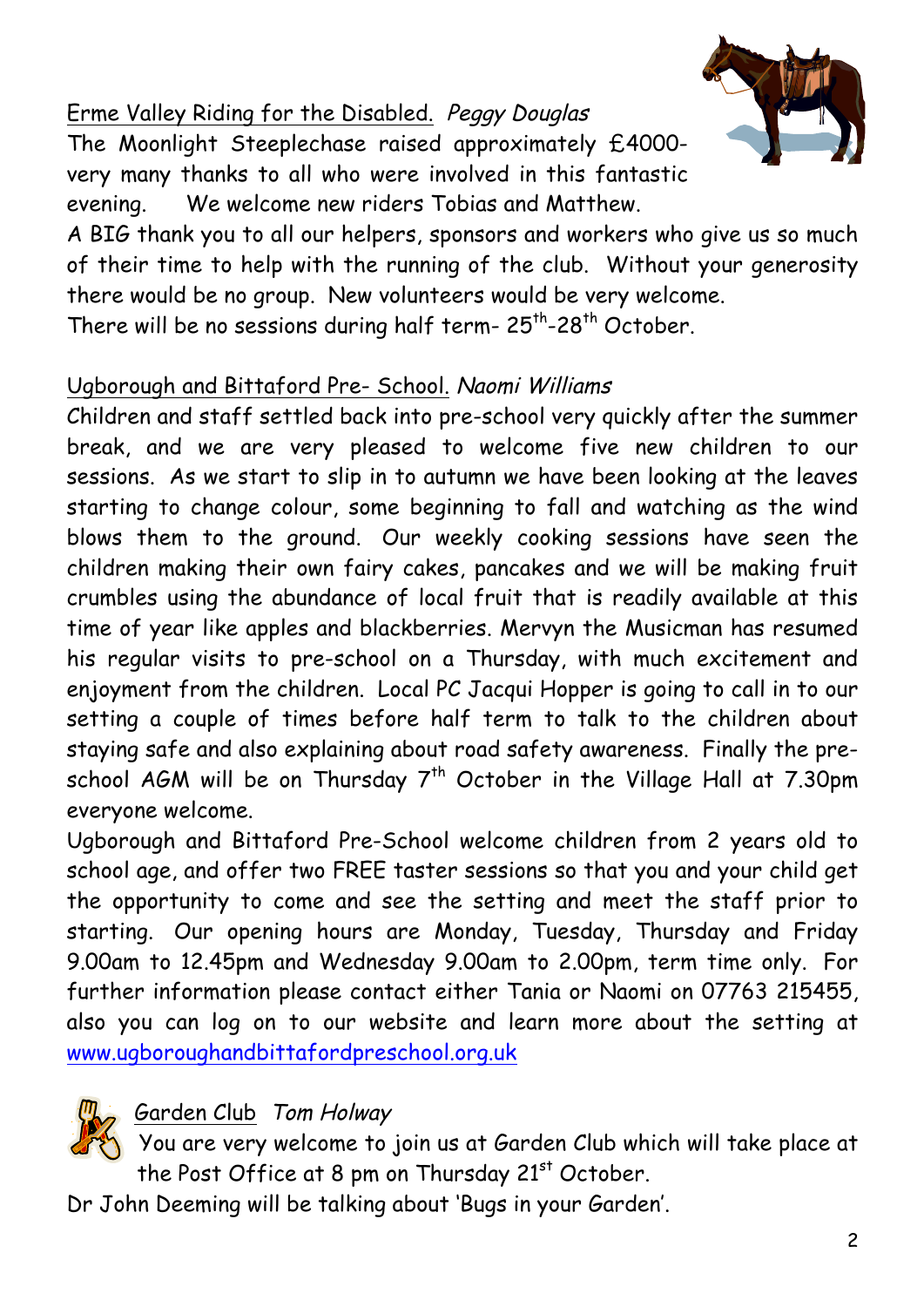## Rubber Bridge Friday 29<sup>th</sup> October 7pm. Ugborough Village Hall £2.50 including refreshments Contact Beryl Wills 01752 892879

#### Ugborough Parish Walking Group Merryl Docker

We had a beautiful walk on 5th September, the sun shone on the righteous as we snacked on blackberries, struggled over stiles many and various and walked rather smartly through a field of very large, very inquisitive bullocks  $\sim$  It is amazing how fast a group of

people old enough to know better can scamper over a ladder stile!! What adventures will we have on **Sunday 3rd October?** Meet us in **Ugborough Square at 10.45am** to find out. Dogs welcome (with owners on leads), humans young & not so young, big & small, just bring suitable footwear and a sense of humour. See you soon. (For more information about Ugborough's Rights of Way call Tom Holway -01752 893114 or Merry Docker -01752 893651.)

#### Ugborough Bookworms –Anne Nonymous

#### Mog and Bunny by Judith Kerr.

I expect you will know the wonderful stories about Mog the cat. Mog and Bunny doesn't disappoint, even on the hundredth time of reading. Having moved onto reading this to grandchildren now, I continue to enjoy the facial expressions of all the characters and especially Mog, in these simple stories. Great for reading and listening to.

The Little Stranger by Sarah Waters.

Ms Waters' primary interest was to explore the social change in Britain, after the Second World War, and she does this very well. It is 1947, and the people of Britain were depressed by rationing, homelessness, post-war gloom and austerity. Although the book was reviewed as sinister, terrifying and a chilling ghost story, I found that I was not terrified. The characters were, as usual, beautifully penned, but I found the ending rather disappointing.

Perhaps, if you have read this book, I would be interested to know your views, I'm sure the editor would be pleased to print them. (Editor's note-I found it quite ambiguous- is it a ghost story, an end of upper-class life or what? It is told unemotionally by an aging doctor and I, too, was disappointed by the ending.)





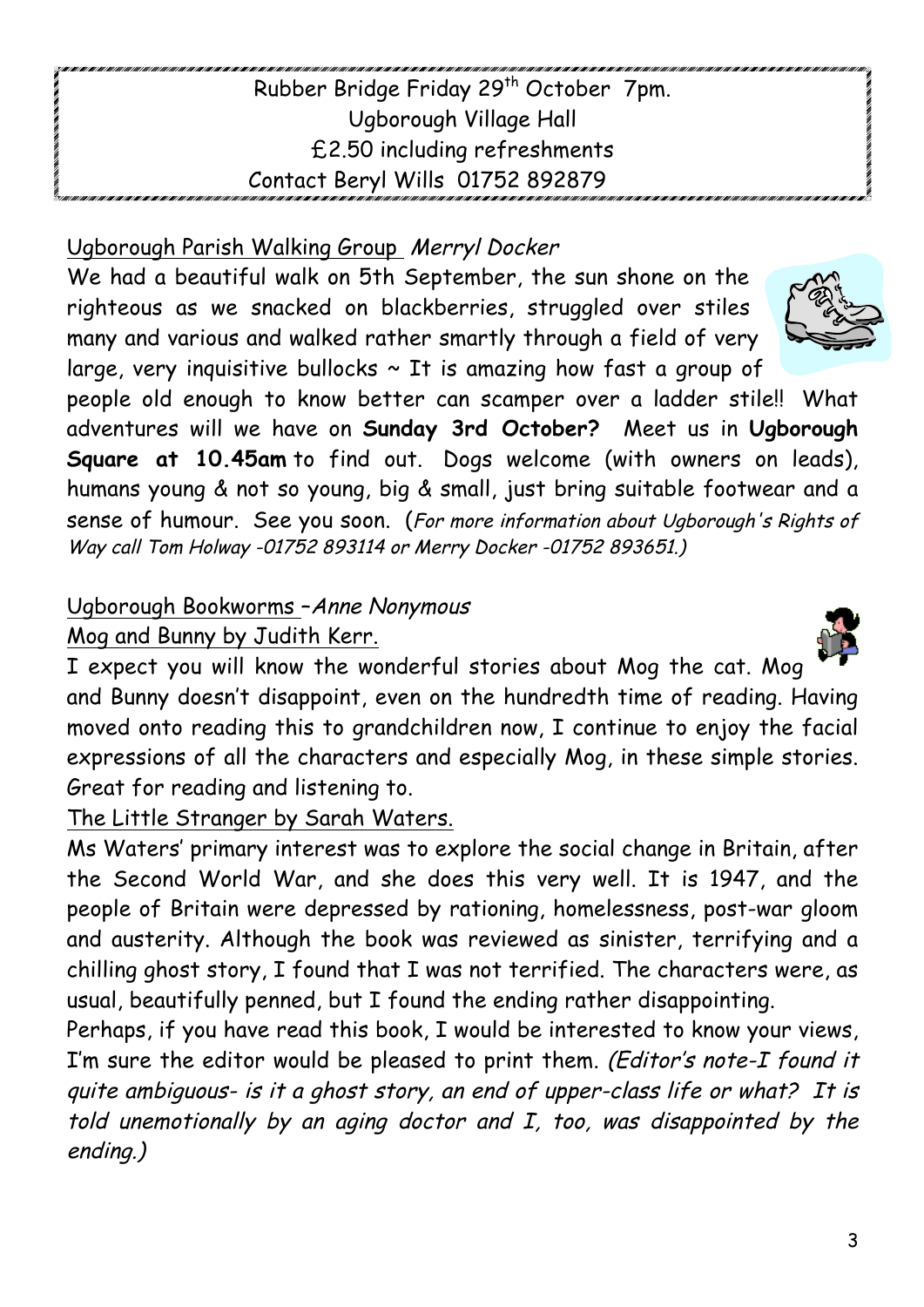## SPORTS REPORT- Janner Motson UGGIE PARK ROARS AGAIN

With thanks to Jane and David Johns and the help of the hardworking staff working under Head Grounds Man, Arfur Divet, the stadium at Uggie Park resounded to the opening day of another football season early in the month. The U12s thrilled the massed crowds with a 7-2 thrashing of Chudleigh; Sam having the honour of hitting the back of the new nets first. Elsewhere, the U10s found the hill a struggle at Marldon, whilst the U8s showed excellent passing skills as they skipped around Roselands 2-0. Speaking to the press after the U10 game, new Manager Sean Paisley-Beer said; "We lost because we didn't win. For a few minutes it looked like we were going to win, but then the game started." Chairman of the Club, Brooking McKenna, showed his support for Paisley-Beer by saying afterwards; "Winning doesn't really matter as long as you win."

Meanwhile the summer saw some awesome cricket played by local Uggies: Jonty and Lucy represented the County at their respective age groups; Peter topped the bowling and batting averages for Ivybridge U13s; and Harry took the bowling trophy for the U11s. The new ground at Filham Park has settled down and there are plans to build the youth teams for next season. Anyone who fancies being a Kevin Petersen or Stuart Broad should look out for U11 and U13 training over the winter.

The biggest match of the summer was the adults at Yealmpton, where they managed to snatch defeat from the jaws of victory and fell only a few runs short. Andrew Miller recovered from the early scare of running his Captain out, to post an unbeaten 25, whilst John Parham and John Keenan kept Yealmpton pinned down to a paltry 126 off 20 overs. Selector, Michael Atherton-Walliker said afterwards; "There will be repercussions and a stepup in training to get the squad ready for the Ermington Ashes in September. We can only come out of that game with egg on our faces, so it's a real banana skin." …Mmm?

#### SKITTLES COMPETITION

Having been deferred from its usual slot prior to Fair Week, this will now take place in the Village Hall w/c 18th October. We have several teams lined up but would welcome others. (A team comprises 6 players of whom at least 2 must be ladies.) Phone 01752 892314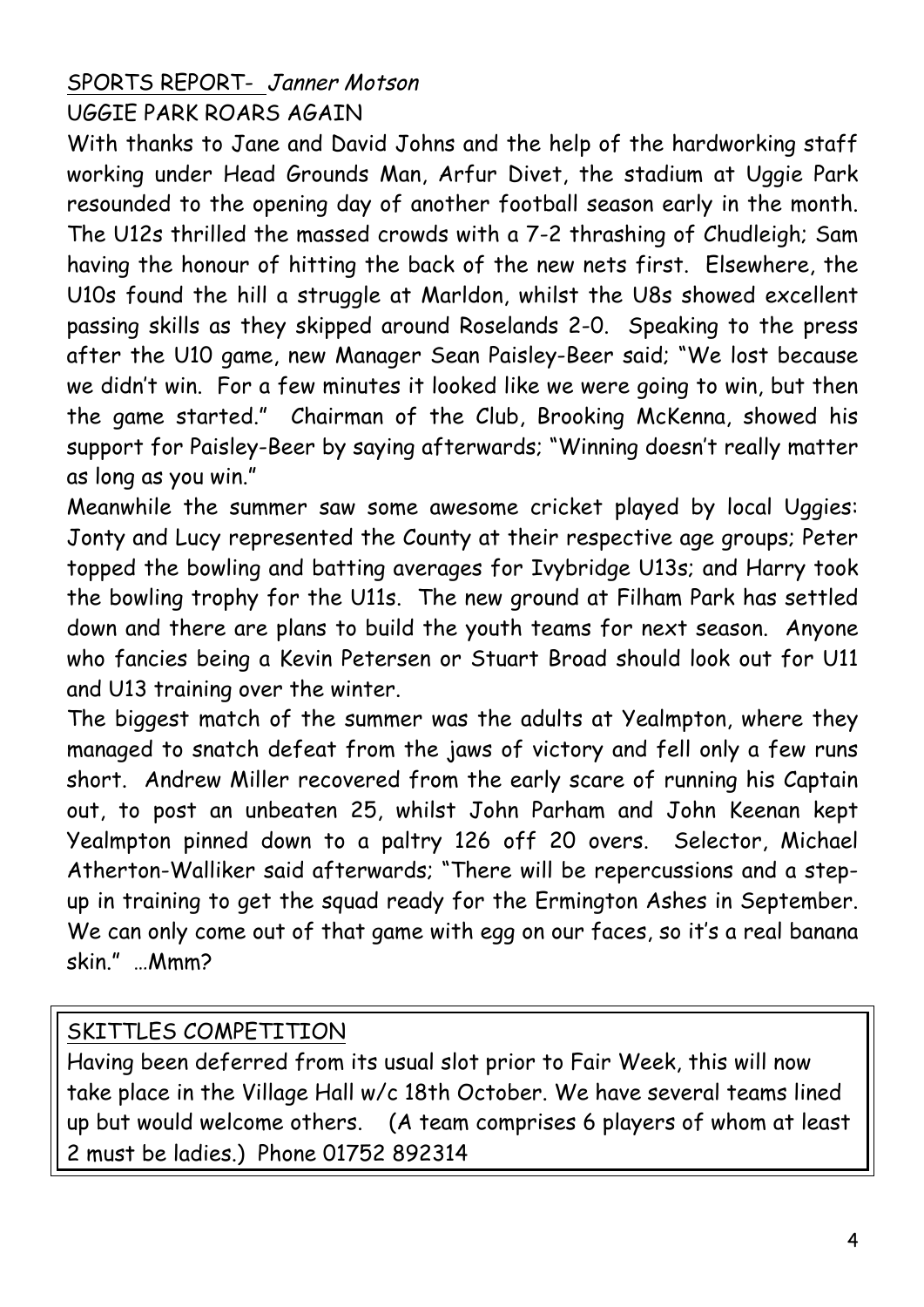# Ugborough Village Hall Stafford Williams (Secretary) YOUR HALL NEEDS YOU!

It is that time of year when thoughts turn to 'not what your Hall can do for you, but what can you do for your Hall'. The committee needs new blood so summon up the courage and stiffen the sinew to take your turn at the wheel.

As those who have gone before will testify, the task is not onerous (unless you are the Treasurer) and revolves around a monthly meeting to discuss the issues of maintaining the building and facilities for the community. If you think you have what it takes or at least would like to help please contact me on 01752 896128. You will be made welcome.

Business has been steady over the summer, but it is time for a reminder that you must sign hire forms before a booking is valid and without them there is no insurance cover for your event. You can book the Hall in the diary held in the Post Office, but please include a contact number as we don't know everyone. Go on, you know that you want to call me....

#### **Totnes & South Hams Link of Chernobyl Children's Lifeline Will be hosting a group of 9/10 year old children from Belarus For 4 weeks next spring.**

#### Can YOU Imagine

- Living the rest of your life in a radioactive polluted environment?
- Growing and eating food that may harm you and your family, but having no other option?
- Coming to the UK, eating fresh food, breathing fresh air and going home with your immune system recharged?
- Knowing there are people that DO care.

To hear about the many ways to help

Join us for an open meeting at THE CALIFORNIA COUNTRY INN, California Cross on Tuesday  $26<sup>th</sup>$  October at 7.30pm.

Please look at our website for more information www.ccll.org.uk/totnes. *Or call Sue Wyeth on 01548 821201 or Ian Mclure on 01548 830578.*

A great opportunity to hear a mix of Welsh, Devon and Cornish male voices! TAMAR VALLEY MALE VOICE CHOIR & FOEL MALE VOICE CHOIR (Anglesey) IN CONCERT

Saturday 9<sup>th</sup> October at St Luke's Church, Buckfastleigh at 7.30p.m. Tickets -£6 available on the door.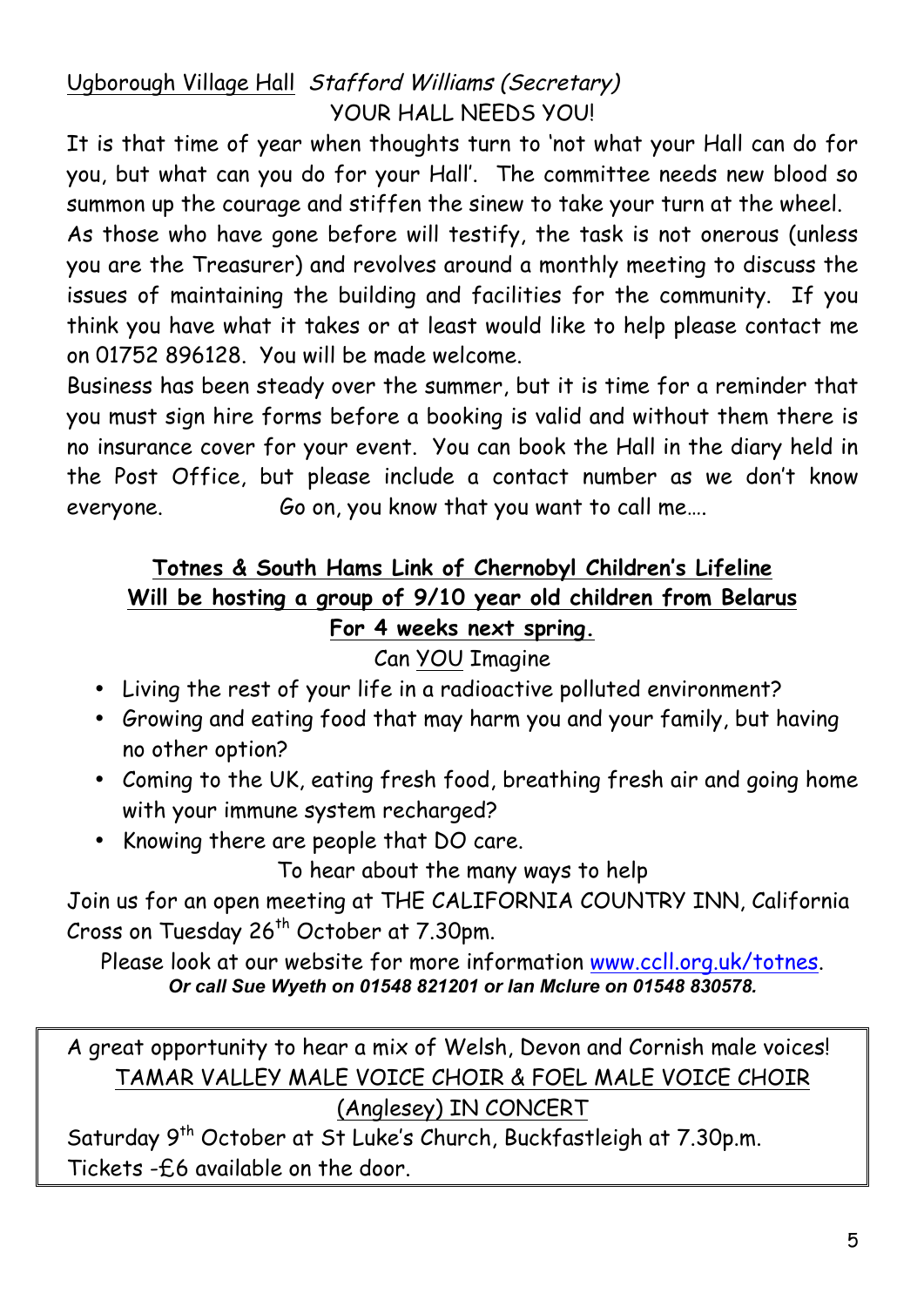#### Ugborough Primary School

As many of you will be aware, Sue Whiteman has now retired and Neal Phillips has taken on the role of Acting Head. The new term is well under way and we are pleased to welcome both new staff and families to the school and area. Federation talks are taking place with Ermington Primary School and the consultation period has now started.

The Autumn term is always busy with many events planned leading up to the festive season, including Book Fairs, Harvest Festival, theatre trips etc as well as our usual Christmas productions – more information to follow.

Our Harvest Festival will take place at 2pm on Friday 15<sup>th</sup> October at Hillhead Farm and, as always, we cordially invite you to join us for a wonderful celebration. We would like to extend a **big big** thank you to Mr and Mrs Johns for the use of their barn - it is very much appreciated!!

Once again, we are collecting home produce for sale at the Harvest Festival in aid of Upendo School in Uganda - all donations gratefully received! Please contact the office for further information.

Over the last couple of years the Friends of Ugborough School have raised a great deal of money and provided a whole range of items and events for the pupils at Ugborough School, including; digital cameras, trips to the Theatre Royal, presents from Santa for all the children, water bottles and sports kits for the football and netball teams.

This doesn't happen without a great deal of effort from a very dedicated group. I would like to thank them for all that they do and I know they have many exciting plans for the coming year.

#### UNDER MILKWOOD- A play by Dylan Thomas

Why is PC Atilla Rees pounding the beat with a wet helmet? How come the Rev. Eli Jenkins' father died of drink and agriculture? Whose name is tattooed around Captain Cat's belly? ALL WILL BE REVEALED........

At St. Peter's Church, Ugborough on 8<sup>th</sup> and 9<sup>th</sup> October at 7p.m. Tickets £6 ( £4 concessions) Available from Ugborough Garage, Ugborough Post Office and The Watermark Centre, Ivybridge or phone (01752) 892086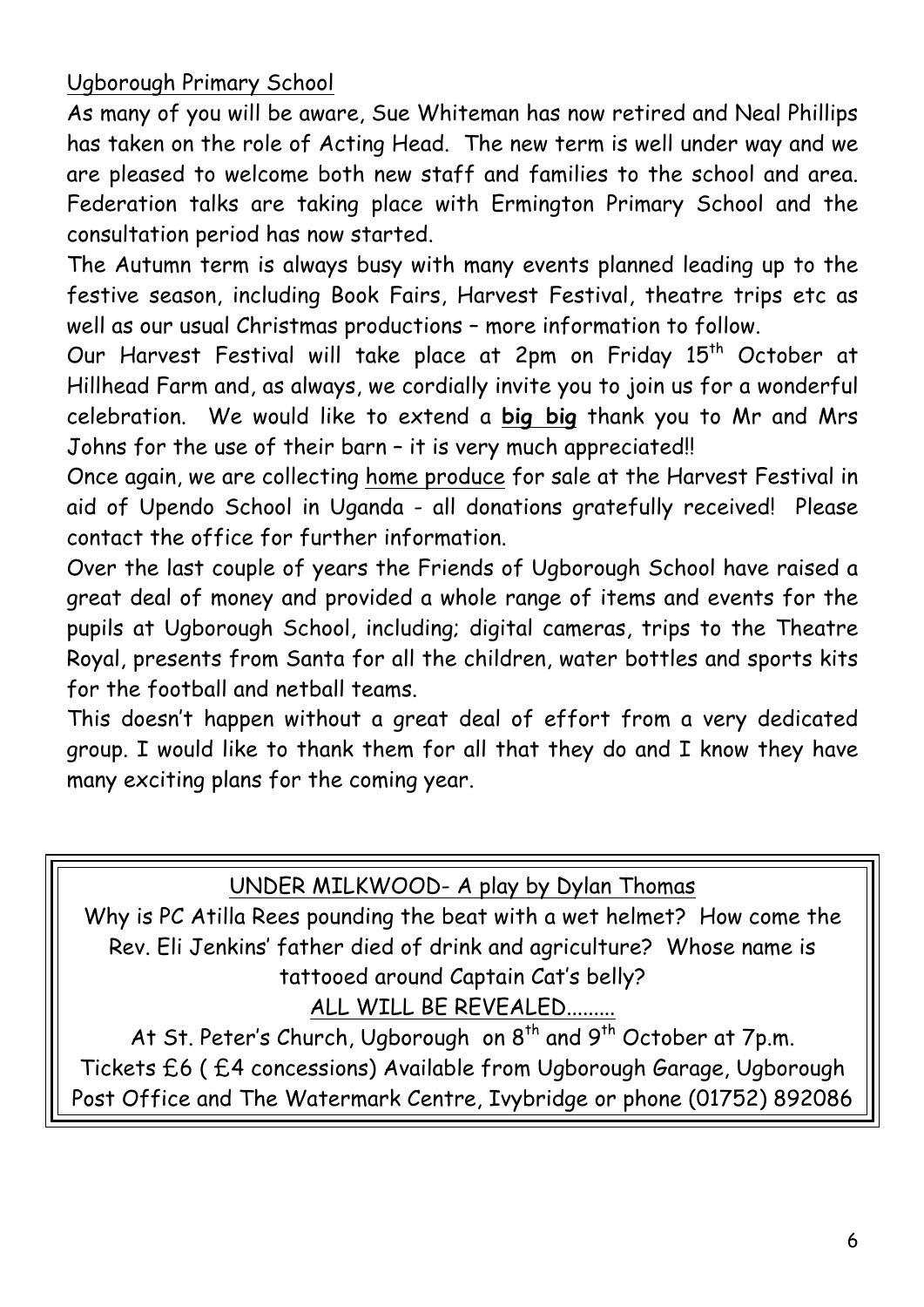Your Stars Tonight.



"I will warm your heart by the fire so you can slip it under your  $\mathbb Z$  vest when the shop is closed" declaims a theatrical steamed dietor from the top of the stairs. "Why are you talking with a Pakistani accent?" I enquire innocently. "It's not Pakistani it is Welsh as you well know" she

bristles. I attempt a joke "You must be rehearsing for Under Mirk Wood - an everyday story of Ugborough Hobbits". I am chortling over my witty remark only to realize that the steamed dietor is uncoiling herself to her full height and is approaching with what may be a frying pan.

I escape into the night to avoid a near impact with a cooking utensil, and what a sight greets me in the evening sky - Jupiter blazing above the southern horizon. Its brightness makes it clear why the Romans named it after the king of their gods - for in Roman mythology Jupiter was regarded as the patron deity of their city and grandfather of Romulus and Remus. (I never realized until now that you can spot the Latin name for father in the word Jupiter). Although it is around 300 million miles away it shines so brightly because of its enormous size (1300 earths would fit inside it with ease). Grab your binoculars and try to see its four little moons. No doubt many of the naval fraternity are able to hold the binoculars steady with one hand while balancing a pint of Tribute in the other but for the rest of us it is essential to steady the binoculars on wall or fence (mind the neighbours) or stepladders (now the neighbours are really worried) or a camera tripod to get a good view free from tremors.

With luck - or better still a small telescope - you may just make out a faint maroon band going round Jupiter's surface. For many years at least two bands could be easily seen and there is currently great excitement amongst Jupiter watchers since in the last few months one of them has inexplicably disappeared. This is no small matter – the belt was around 7,500 miles wide and 50,000 miles in circumference – that's a pretty big belt to lose. The belts (there are around 12 in total) are thought to be warmer cloud belts containing exotic coloured chemicals which break through the cooler white clouds that make up most of Jupiter's upper atmosphere and they are generated by Jupiter's rapid rotation (once every 10 hours).

The steamed dietor is beside me with a cup of tea. "By Jove that's bright" she observes. I spot the chance for a little blandishment. "Indeed it shines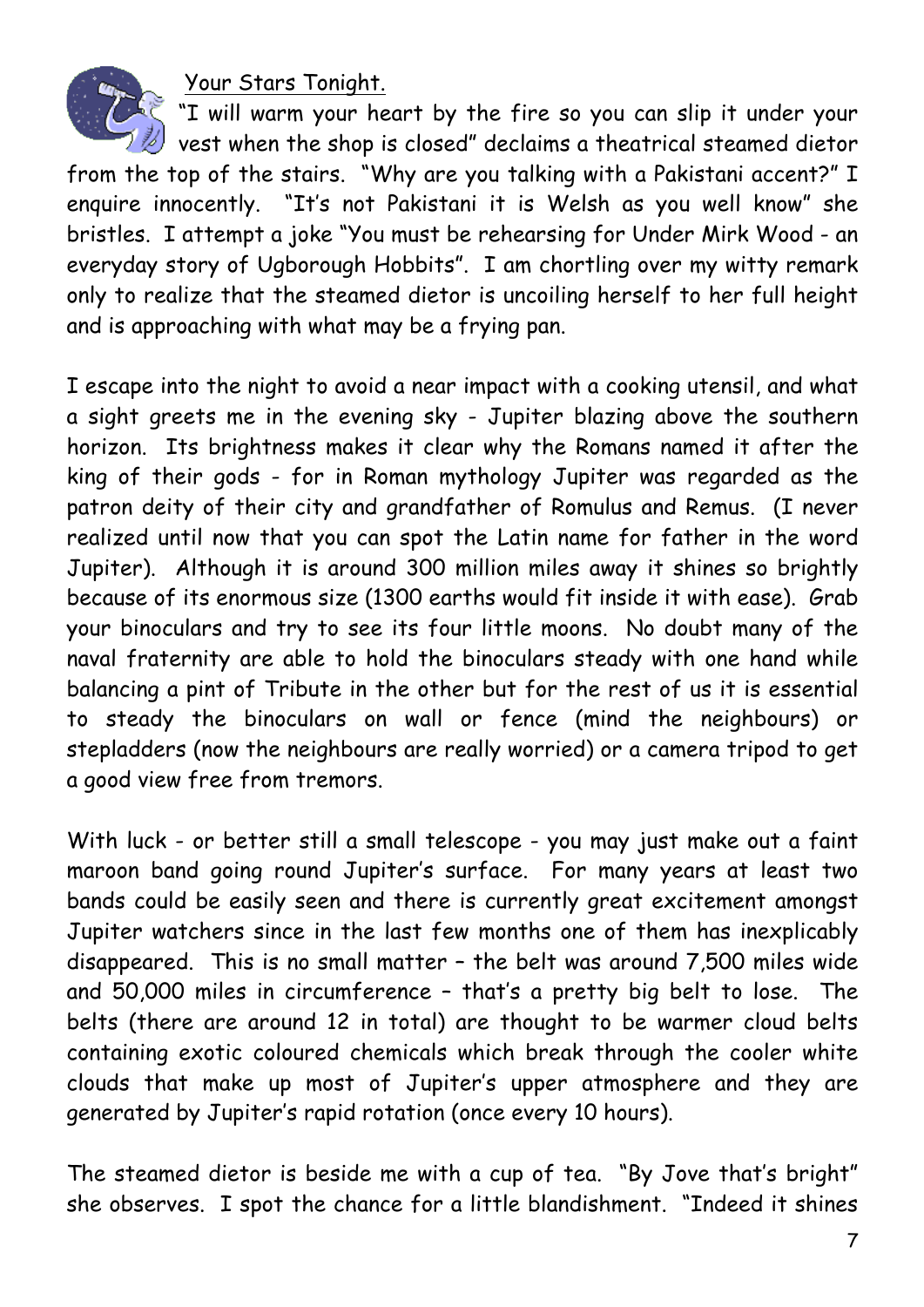in our autumn skies just as Under Milkwood will blaze out in Ugborough Church in October to join the pantheon of treasured memories of our community events, when the fusion of poetry, theatre and Ugborough's indomitable spirit will create a spectacle that will be remembered for generations to come." "Don't lay it on too thick" she says, "and do remember the love of my character's life is 6 feet below the earth – so just watch your behaviour in future"

Safari Supper - Friends, partners, parishioners Lend me your ears... The Safari Supper is looming once again Saturday 20th November £7.50 per person Details available in the Post Office from 1st October or from Vici -01752 898799 Email vici@mondopeople.org

#### Rainfall for August 2010 at West Cannamore, Ugborough 510ft above sea level





Total for month of August 2010 153.5mm= 6.04 inches.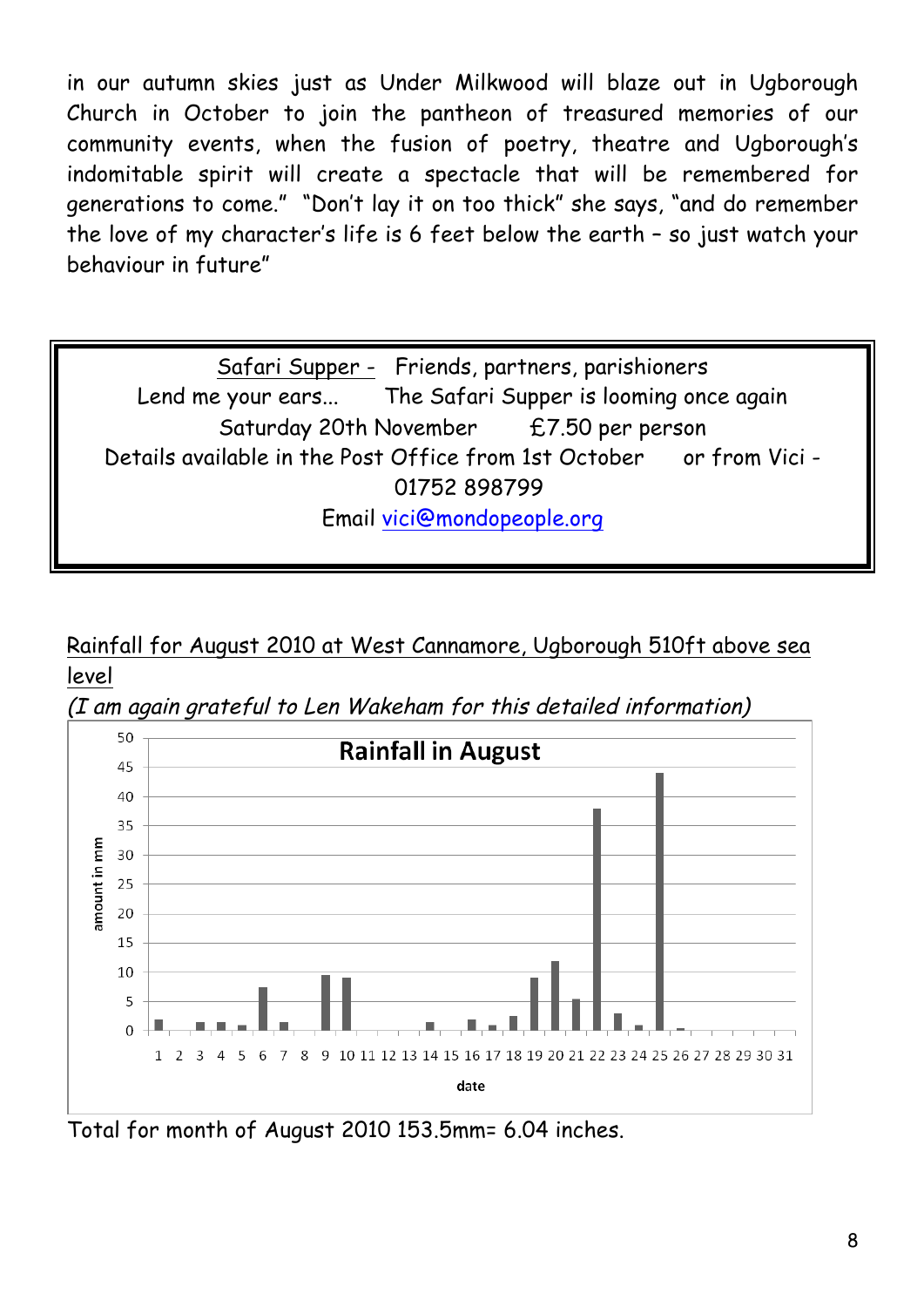### Ugborough Local History Group Merryl Docker

Join us for a journey around Dartmoor's industrial past ~ on **Wednesday 20th October at 8.00pm in Ugborough Village Hall,** Clive Ashford will take us on a virtual tour of Dartmoor through photos collected over many years of walking the stunning landscape that is on our doorstep. Non-members welcome at £1 on the door - we are a friendly, non-academic group who share a passion for the beautiful place we are lucky enough to live in. See you soon! Merryl Docker (phone 01752 893651 for more information about the History Group)

## History Corner Alan Yates(Warning- don't try this at home! Ed.) **CIDER - an unusual ingredient and wartime advice.**

Firstly, a transcription of a letter to a parish resident dated 29<sup>th</sup>. September 1875, written by a Mr. Mark Huxham.

"I reply to your letter of yesterday respecting the boiling of Cider. I always boil about half and make it actually boil and keep it actually boiling for 15 to 20 minutes. Some say it ought to be for half an hour, but I consider 20 minutes long enough. Just put a quarter of cold cider in the cask, then add the boiled, fill with cold and bung down. Rack it once about a week or ten days after and put in pipes as it keeps better than in hogsheads. Being boiled it fines much quicker than if allowed to ferment, a little bullock's blood put in the cask before being bunged down is a good thing to fine it, but I have never tried it. I have always allowed the cider to remain in open vats after coming from the pounds mouth and take off the first head before boiling, but this season I shall try to run it through the dung bags as it comes from the pound and boil it immediately. Any further information I shall be happy to give you. I am Dear Sir, Yours respectfully, Mark Huxham."

Note: a pipe is a cask which can hold 105 gallons. A hogshead is a cask which can hold 52.5 gallons. (But what is a dung bag? Ed.)

Secondly, reproduced from the South Devon Times, Sweet Cider in Wartime.

Hints on how to produce cider with natural sweetness under wartime conditions were issued in 1939 by the agricultural section of Bristol University as it would be important to retain some of the natural sugars to avoid adding too much sugar.

"By the method of racking, the rate of fermentation of most ciders can be retarded. This process should be carried out after the first violent fermentation has ceased and be repeated when renewed fermentation becomes appreciable. Filtration is also a method frequently used. The use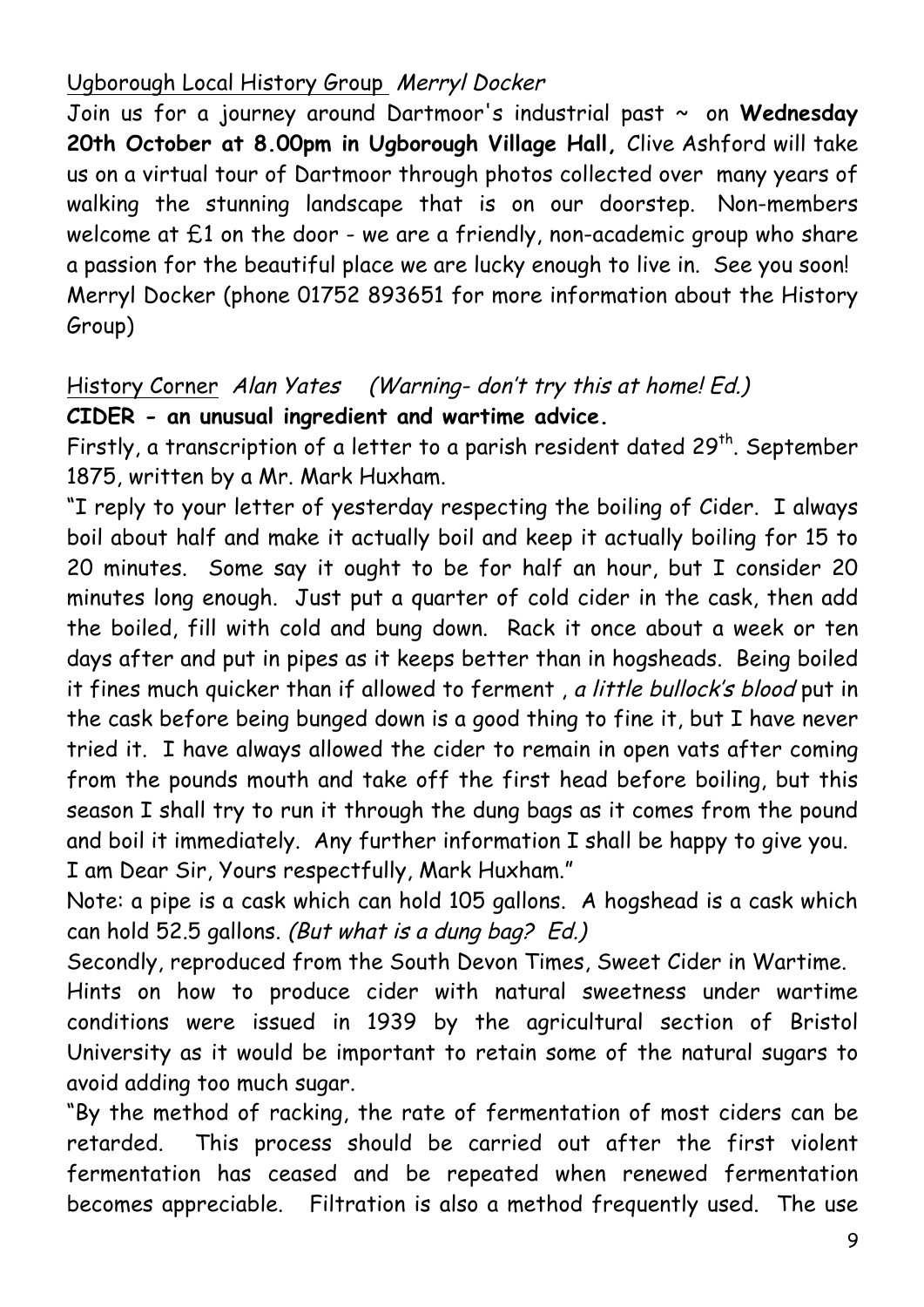of a suitable filter enables a cloudy fermenting cider to be changed into a brilliant liquor in which fermentation will almost cease. Attempts to filter cider soon after fermentation begins are not often successful and generally it is advisable to wait before using the filter until the sweetness of the cider has been reduced to a degree similar to that of medium sweet cider. For maximum retention of sugar in cider the centrifuge is the most convenient method. It is easy to operate and will run for hours with little attention, giving results as good as those by filter."

# **The Friends of Ugborough School, Charity no. 1047174 Crow alert..Crow alert..Crow alert..Crow alert..Crow alert……… Scarecrows take up residence**



#### **It's time to start making your SCARECROW and get ready to follow the trail to win a prize!**

He /she can be any size, shape and dress as you wish! **All Scarecrows have to be completed by Thursday 21st October** and proudly displayed outside your house where they can be seen (without you being disturbed!) from **Saturday 23rd October until Saturday 30th October.** If you wish you can display them in the school playground from Saturday 23rd October until Saturday 30th October (please take them home after 5.00pm on Saturday). **Please obtain your registration form from either the School Office, Ugborough post office, Anchor Pub and Horse & Groom Pub (closing date to**  register your Scarecrow is Monday 18<sup>th</sup> October). Trail cards will be for sale at £2.00 each – just follow the trail to locate and name each of the scarecrows (without disturbing anyone!). For anyone that cannot follow the trail there will be an opportunity to purchase a Scarecrow gallery card (photographs of all of the Scarecrows) a separate prize will be issued for the Gallery winner. The person with the most correct answers wins a prize! There is also a prize for the best Scarecrow!

THIS IS OPEN TO EVERYONE WHO LIVES IN THE PARISH –

PLEASE LET EVERYONE THAT LIVES IN YOUR ROAD/STREET KNOW NOW!

**We are looking for sponsors for this event. Interested – please email caroline.ross11@btinternet.com for further details**

**Let's make it a Scarecrow to remember!**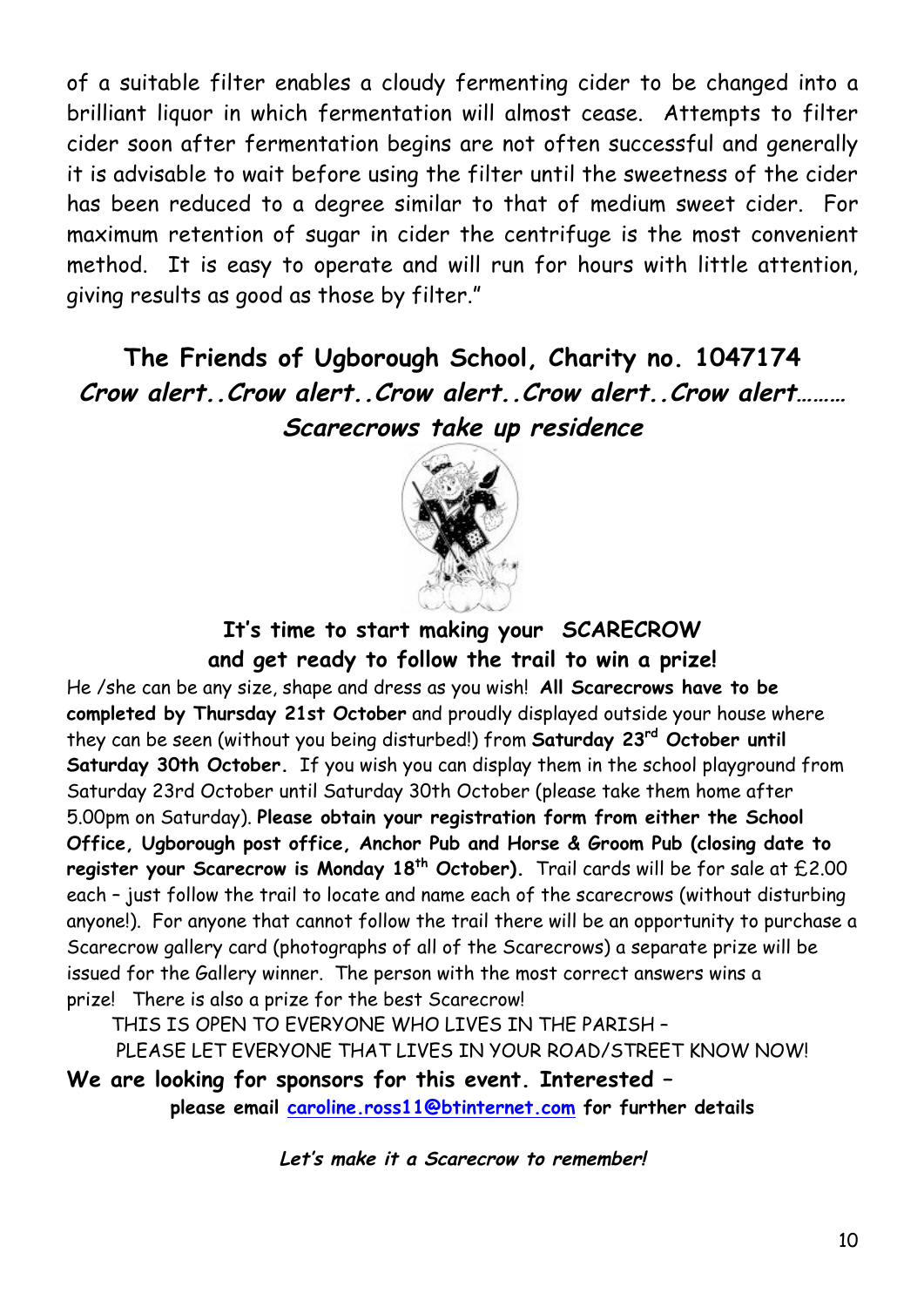You have been around the World with Ugborough Airlines... Now it's time for a new adventure. Join us on January 22nd Tickets £15 for food, wine (with main course) and entertainment To the Village Hall and Beyond... Travel Agents details to follow - watch out for posters \*\*\*\*

Ugborough Parish Council Clerk: Sarah Woodman Tel: 01364 642145 email: ugboroughpc@yahoo.co.uk Website: www.ugboroughparishcouncil.gov.uk

The September Parish Council Meeting started with news from the National Trust's David Ford on the proposed sale of Ugborough House and adjoining farmland. The sale is in accordance with the donor's wishes and the proceeds will be used within Devon and Cornwall. The Parish Council expressed an interest in acquiring the piece of land behind the church as a community amenity/recreation area – but time and finances will make this a challenge.

The formation of a Community Land Trust to provide affordable housing to local people was proposed by your Chairman Tom Holway. A great deal more research needs to be done before a Trust is established but, at this stage, we would like to hear from you if you are interested in becoming a Trustee – please contact the Clerk or Tom on 01752 893114, tomholway@lineone.net

The Dartmoor Way is a spectacular circular route around Dartmoor National Park for cyclists and walkers, its 100 mile route linking Tavistock, Okehampton, Moretonhampstead, Bovey Tracey, Ashburton, Buckfastleigh and villages in between. It is hoped to extend the Dartmoor Way to include the southern moor, incorporating South Brent, Ivybridge and Plymouth, which could increase tourism in the area. Organisers Devon Rural Renaissance are seeking feedback from potential walking and cycling users and local businesses by completing a survey – to complete survey, please go to www.ruraldevon.org/dartmoorway/

Public spending cuts were a recurrent theme throughout the September meeting, with South Hams District Council facing a shortfall of up to £4m over the next 4 years, and Devon County Council likely to reduce many of its discretionary services. A series of public meetings is to be held by Devon County Council entitled 'Tough Choices', which will look at how to deliver important local services while reducing costs and saving money. The public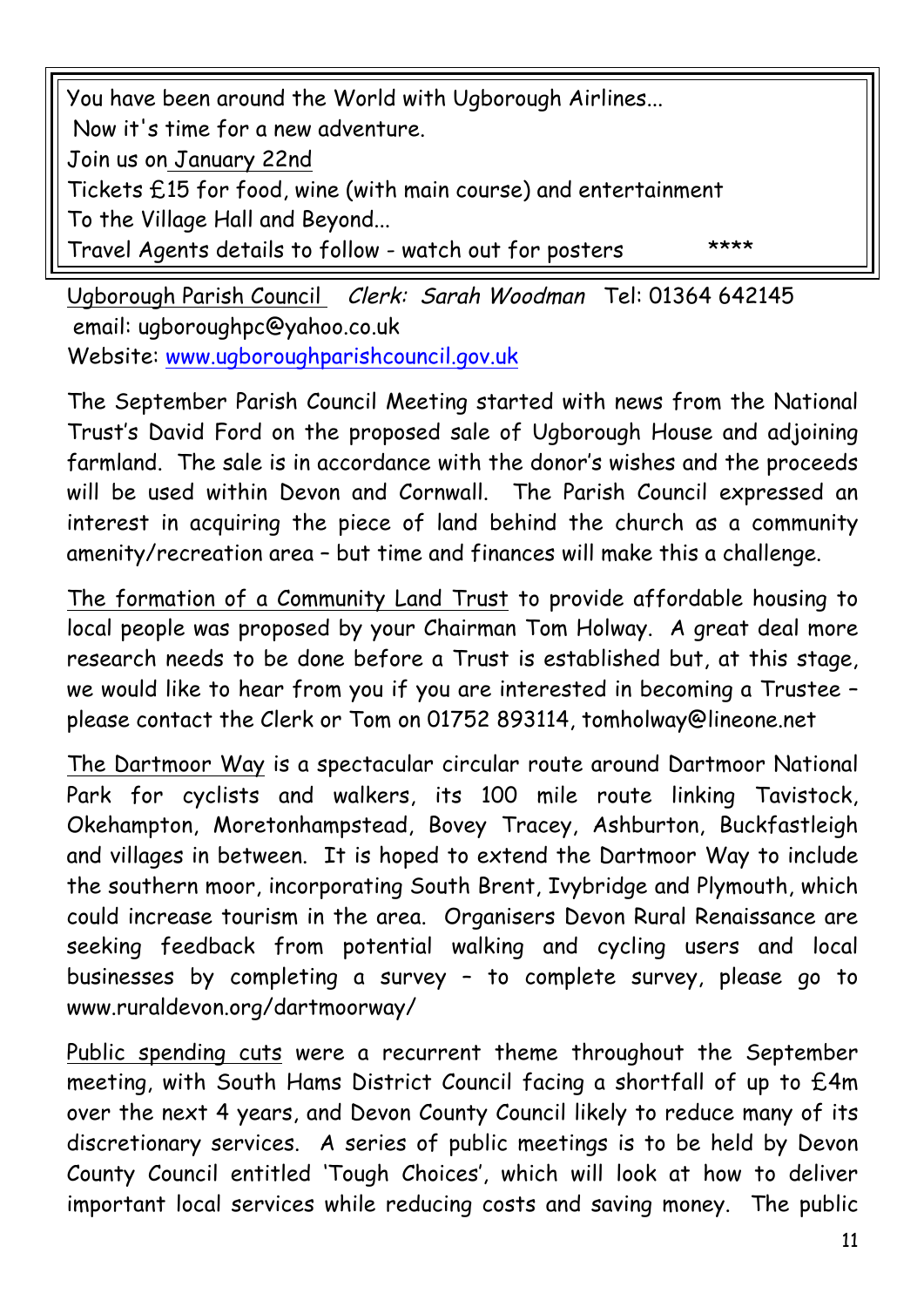meetings start at 6.30pm and locally are being held at Kingsbridge & District Rest Centre, on the 12 October, Ashburton Town Hall on the 25 October and Ivybridge Watermark Centre on the 2<sup>nd</sup> November.

The Mobile Library Service is being rationalised from January 2011. Currently, the service stops in Bittaford, Ludbrook, Moorhaven, Ugborough, Cheston and Wrangaton – but the new service will only stop in Ugborough Square and outside Wrangaton Post Office. The Parish Council has asked for stops to be reinstated in Bittaford, but has not received a positive response from the Mobile Library Service. However, they did advise me that 'If there are members of your community who are physically unable to travel to Ivybridge Library, then they may be eligible for the Home Library Service, where a WRVS volunteer will deliver books directly to their home. Anyone who would like this service should contact Devon Libraries'. Call 01392 384315 or email devlibs@devon.gov.uk

Home Safety Checks Devon County Council in partnership with Home Improvement Agencies is offering a new free service of Home Safety Checks for vulnerable households. Two hours free handyperson help plus up to £100 for materials is available to fit door and window locks, smoke alarms, child safety locks, cooker quards etc. This is for Carers and families who are vulnerable due to age, disability or financial circumstances, or who have been victims of crime. Call Devon Carers Link on 08456 431431.

Planning Applications No objection was raised to the planning application for converting a redundant outbuilding to provide ancillary accommodation at Filham House. However, Councillors objected to the proposed barn in the field adjacent to 3 Leigh Close, Bittaford on the grounds that its size was excessive and it would adversely affect the amenity of the adjacent housing. It was suggested that the proposed barn be resited away from the housing.

The next Parish Council Meeting will be held from 7.30pm on Thursday 14th October and you are welcome to attend. Agenda and minutes of meetings are displayed on the Parish Council notice boards and on the website, www.ugboroughparishcouncil.gov.uk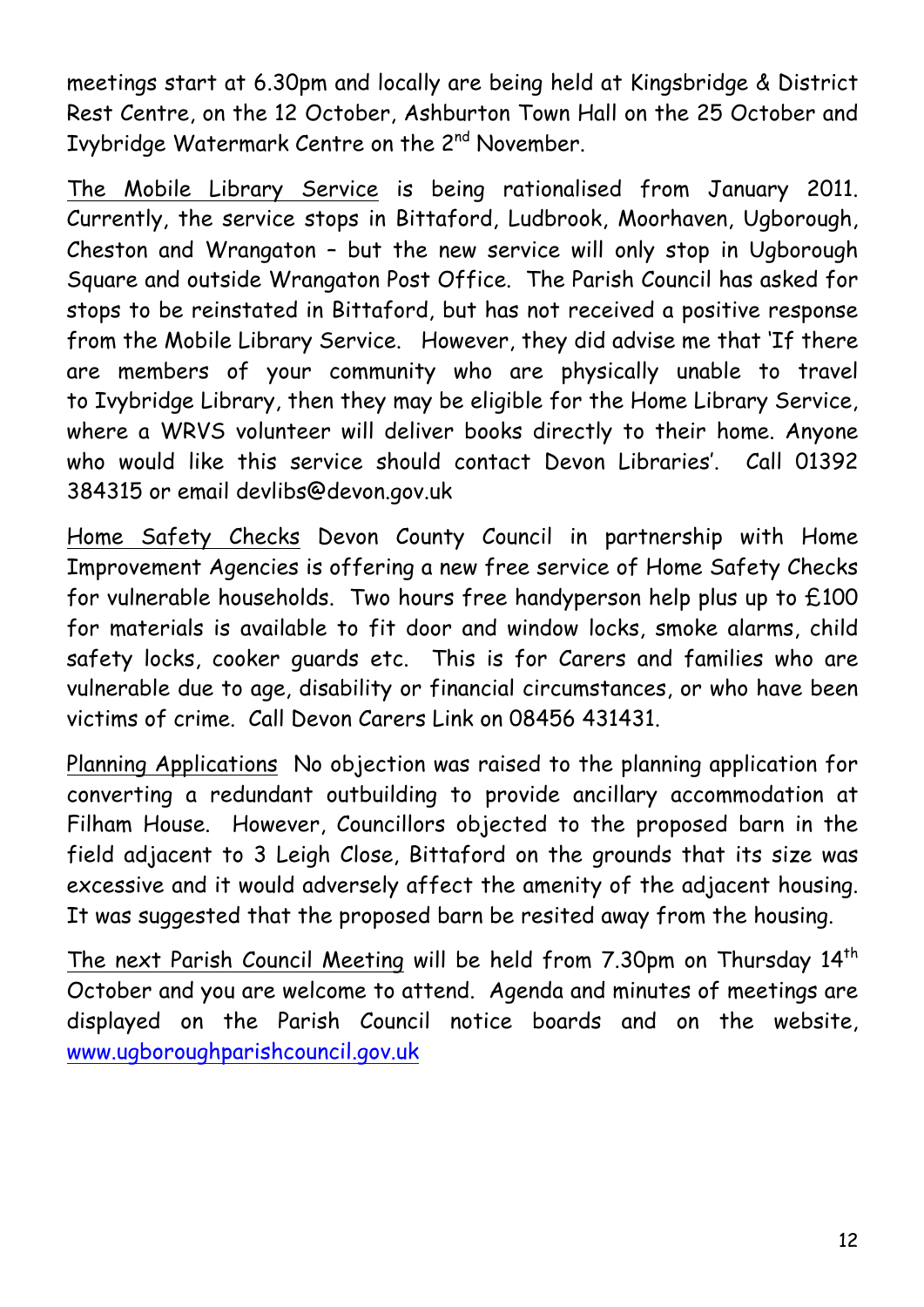## Diptford and North Huish Handbells

We desperately need new ringers to keep our group going. No knowledge of music is required, just a sense of humour and an ability to count to 4!! Come and have a go at 7.30pm **on Tuesday 12th October** in Diptford Village Hall. For more information contact Elizabeth Hallett (Diptford) on 01548 821373 or Val Mulcrone (Ugborough) on 01752 894973. Everyone welcome, please come!

Bittaford Methodist Church Jutta Berger

Please come and join us for our services at 10.30a.m.

| 3 <sup>rd</sup> October  | Mrs. Alfreda A Rogers            |
|--------------------------|----------------------------------|
| 10 <sup>th</sup> October | Rev. Tony Broad                  |
| $17th$ October           | Rev. Stephen Caddick (Sacrament) |
| 24 <sup>th</sup> October | Mr. J. Pointon                   |
| $31st$ October           | Mr. Phil Griffin                 |

Our Hall is available for hire. We do have a small Tea Kitchen.

All enquiries contact: Jutta Berger on 01752 698 381 or

E-Mail to: juttaberger@tiscali.co.uk

Green Pastures Coffee Bar for families with small children.

It is open every Friday from 10.00 am 'til 12 noon including School Holidays!

Please come and join us we are looking forward to welcome you.

For details call Jutta on 01752 698 381

A Community Outreach by the Bittaford Methodist Church

# ERNIE MARRIOTT

Ern passed away on Tuesday  $7<sup>th</sup>$  September. After a brave fight he finally lost the battle to pneumonia. Long serving for the MOD, he worked on RFA supply ships, was involved in the Falklands war and later at the supply depot in Wrangaton and in Plymouth. An enthusiastic gardener, last year he became an 'allotmenteer' and loved his newly found hobby. He still found time to volunteer to decorate Bittaford Village Hall.

Our thoughts are with Sue, Emma, Kelly, Lauren and Chloe. Ern will be sadly missed.

(Received from Carole Howard.)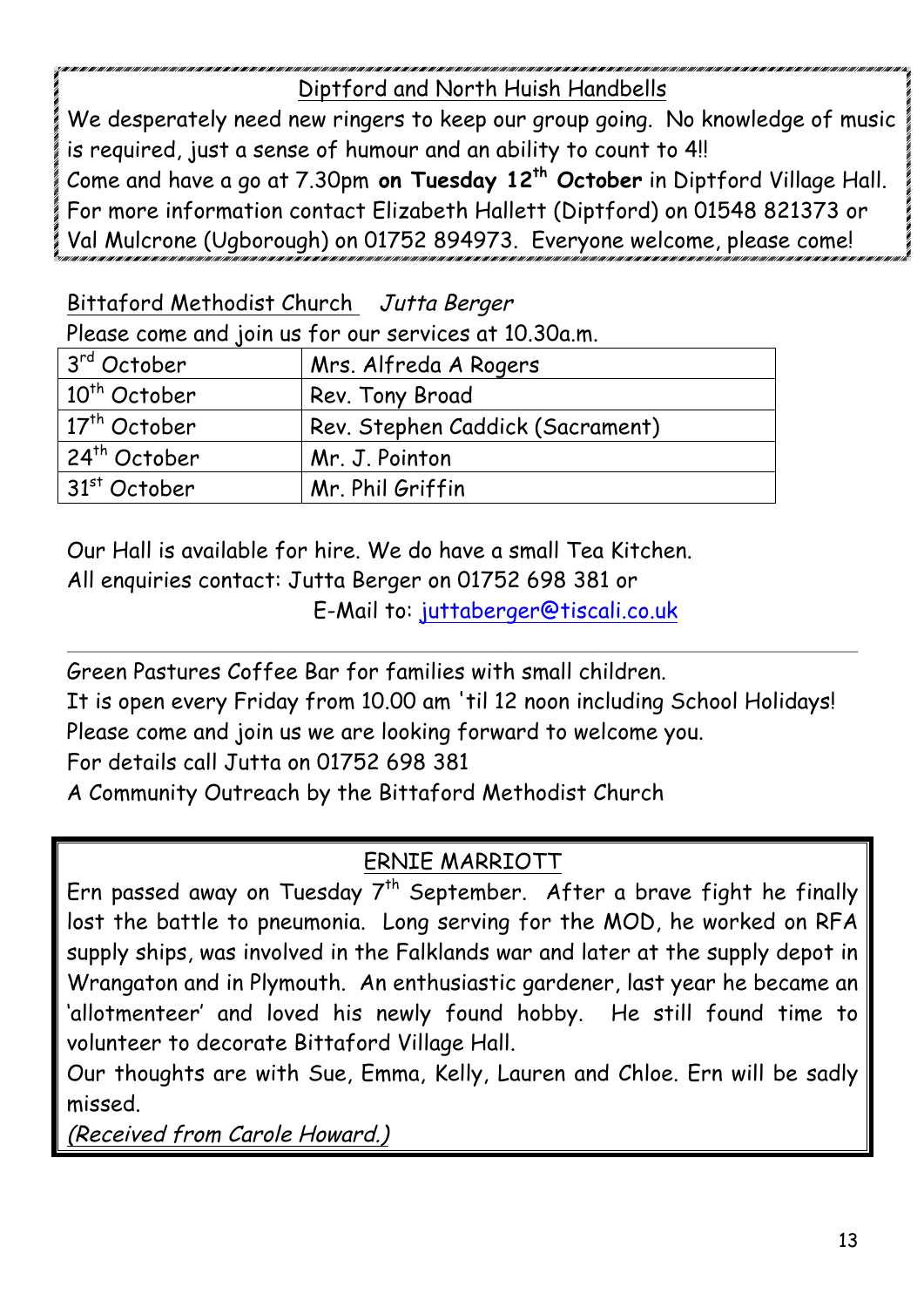Friends of St Peter's Church Ugborough Liz Tingle Round up of this year's activities.

The website, managed by Richard Barker, (www.ugborough.com) has been a great success and a real asset to the church and the history society of Ugborough. It would be great to use this asset more extensively to publish information about the church, village and their histories. A great start has been made here; let's make even more of it in the future.

Since November, when the Friends was formally constituted, we have had a number of meetings and events. The three History meetings were very successful: John Allen came from Exeter Archaeology to speak about Devon churches (November); our History of Ugborough Church 'carousel' evening was good fun (January) and Philip Mann's very personal tour of church architecture was wonderfully illustrated with slides and drawings (June). We added to this with an evening visit to Flete House in June, courtesy of Dr Perrin. Musical events have also been good, with Jonathan Weeks and his Medieval Stories and Songs and then the lovely history of music through hymns by our very own Ugborough Choir.

#### Forthcoming events;

We also have two forthcoming events: Taff Jones and his cast have been working hard to produce 'Under Milkwood' which promises to be a wonderful performance on 8th and 9th October at 7 pm - tickets are on sale now so please come along to support this.

Also, Jonathan Weeks is booked for another evening of medieval music and song on Saturday 27th November. This should be another lively event, so book it in your diary now!

### **Another Date for your Diary!**

In aid of St Peter's Church, Ugborough - **WHIST DRIVE** in the Village Hall **On Wednesday 10 November at 7.30 pm with** Raffle and Refreshments

Property to let - The Forge, Lutterburn Street, Ugborough. Studio Flat. Available from October 1st. For further details please contact Owen or Nicky Davies 01752 895565 or 07967180872.

KKKKKKKK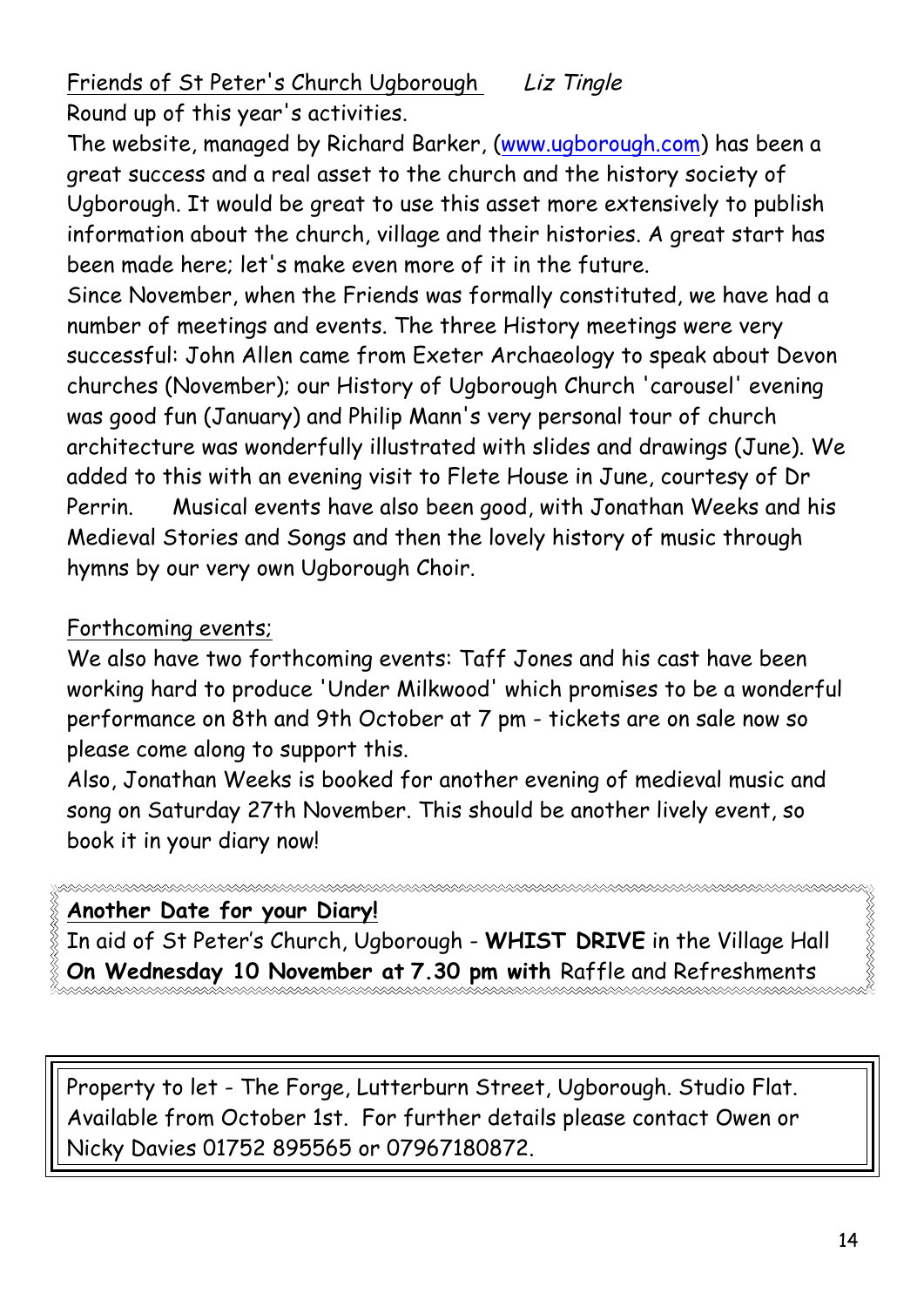Dear friends,



As I write this letter it is the middle of the Harvest season for the

Three Rivers Mission Community. Hundreds will sit down to eat and drink together; memories will be shared and stirred.

There are far fewer farmers around than there used to be, and the harvest often involves only a few in the villages. In the past most of the village would be roped in together. I am told that the harvest has been generally good this year and we thank God for all this gifts that he showers upon us. We live in such a beautiful part of the country and we can sometimes take it for granted. When Kathy and I first got married we lived in Walthamstow. There were regular trees planted down the sides of roads, allotments, and an occasional raised flower bed, as for the rest it was all man -made. The smell came from a perfume factory down the road.

Well it is different for us living in the South Hams. Within a matter of minutes we can all view some of the most fertile land in the country. We can see wildlife, that for the most part, lives in harmony with us, enriching our lives, and often making us laugh.

In the Rectory we have a bird table that attracts wild birds as it should. There is a mouse that lives below it. Our chickens often pick up the seed that is dropped. The cat also sits waiting to catch the mouse or an occasional bird. We now have a regular sparrow hawk that lands on the bird table waiting for his prey. It has also been known for the sparrows to nest above the bird table. So it all happens in the Rectory garden, sex, violence, stalking, singing, bullying, and I'm sure that mirth and laughter come from the birds. During a standing committee meeting a few months ago someone noticed that a neighbour's cat had just walked past the window with a bantam in its mouth! I went to the door and

shouted. The cat could not climb the gate to escape, so dropped the bantam (who had a sore neck) and then escaped!



I don't agree with those who think that creation just 'happened'

without God. For me it makes sense that there is design and purpose throughout creation. It is when I open my eyes and reflect of this beauty that I am drawn to glimpse something of the Creator, and His loving purpose for the world and humanity.

May we all **open our eyes** to behold the beauty of creation and **thank God for his many bountiful gifts to us this Harvest season.**  John